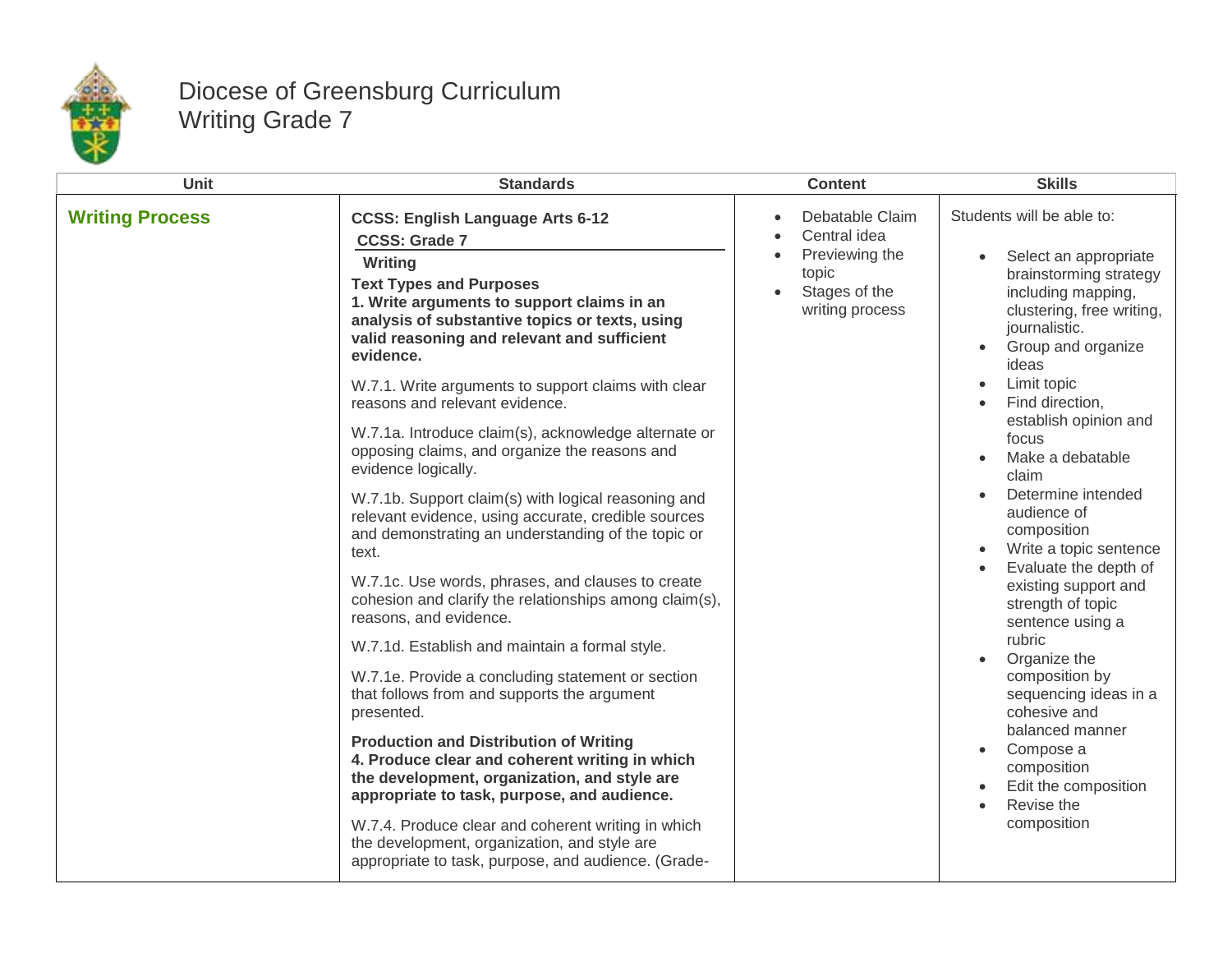| Unit                     | <b>Standards</b>                                                                                                                                                                                                                                                                                                                                                                                                                                                                                                                                                                                                                                                                               | <b>Content</b>                                                                                                                                                                                                                       | <b>Skills</b>                                                                                                                                                                                                                                                                                                                                                            |
|--------------------------|------------------------------------------------------------------------------------------------------------------------------------------------------------------------------------------------------------------------------------------------------------------------------------------------------------------------------------------------------------------------------------------------------------------------------------------------------------------------------------------------------------------------------------------------------------------------------------------------------------------------------------------------------------------------------------------------|--------------------------------------------------------------------------------------------------------------------------------------------------------------------------------------------------------------------------------------|--------------------------------------------------------------------------------------------------------------------------------------------------------------------------------------------------------------------------------------------------------------------------------------------------------------------------------------------------------------------------|
|                          | specific expectations for writing types are defined in<br>standards 1-3 above.)<br>5. Develop and strengthen writing as needed by<br>planning, revising, editing, rewriting, or trying a<br>new approach.                                                                                                                                                                                                                                                                                                                                                                                                                                                                                      |                                                                                                                                                                                                                                      | Distinguish plagiarism<br>from responsible<br>scholarship                                                                                                                                                                                                                                                                                                                |
|                          | W.7.5. With some guidance and support from peers<br>and adults, develop and strengthen writing as needed<br>by planning, revising, editing, rewriting, or trying a<br>new approach, focusing on how well purpose and<br>audience have been addressed.<br>© Copyright 2010. National Governors Association<br>Center for Best Practices and Council of Chief State<br>School Officers. All rights reserved.                                                                                                                                                                                                                                                                                     |                                                                                                                                                                                                                                      |                                                                                                                                                                                                                                                                                                                                                                          |
| <b>Narrative Writing</b> | <b>CCSS: English Language Arts 6-12</b><br><b>CCSS: Grade 7</b><br>Writing<br>3. Write narratives to develop real or imagined<br>experiences or events using effective technique,<br>well-chosen details, and well-structured event<br>sequences.                                                                                                                                                                                                                                                                                                                                                                                                                                              | Making a point<br>theme<br>emotional<br>appeals<br>Developing character                                                                                                                                                              | Students will be able to:<br>Focus a narrative on a<br>theme<br>Establish a narrative<br>point of view<br>Delineate and develop                                                                                                                                                                                                                                          |
|                          | W.7.3. Write narratives to develop real or imagined<br>experiences or events using effective technique,<br>relevant descriptive details, and well-structured event<br>sequences.<br>W.7.3a. Engage and orient the reader by establishing<br>a context and point of view and introducing a narrator<br>and/or characters; organize an event sequence that<br>unfolds naturally and logically.<br>W.7.3b. Use narrative techniques, such as dialogue,<br>pacing, and description, to develop experiences,<br>events, and/or characters.<br>W.7.3c. Use a variety of transition words, phrases,<br>and clauses to convey sequence and signal shifts<br>from one time frame or setting to another. | protagonist<br>antagonist<br>dialogue<br>levels of<br>characterization<br>methods of<br>characterization<br>Developing plot and<br>conflict<br>plot structure<br>setting<br>mood<br>exposition<br>inciting incident<br>rising action | characters<br>Follow a plot structure<br>dependent on a<br>central conflict<br>Employ language<br>consistent with the<br>tone/voice of the<br>narrative<br>Incorporate various<br>aspects of figurative<br>language and imagery<br>Identify and use<br>strategies to engage<br>the reader<br>Use narrative<br>techniques such as<br>dialogue, description,<br>and pacing |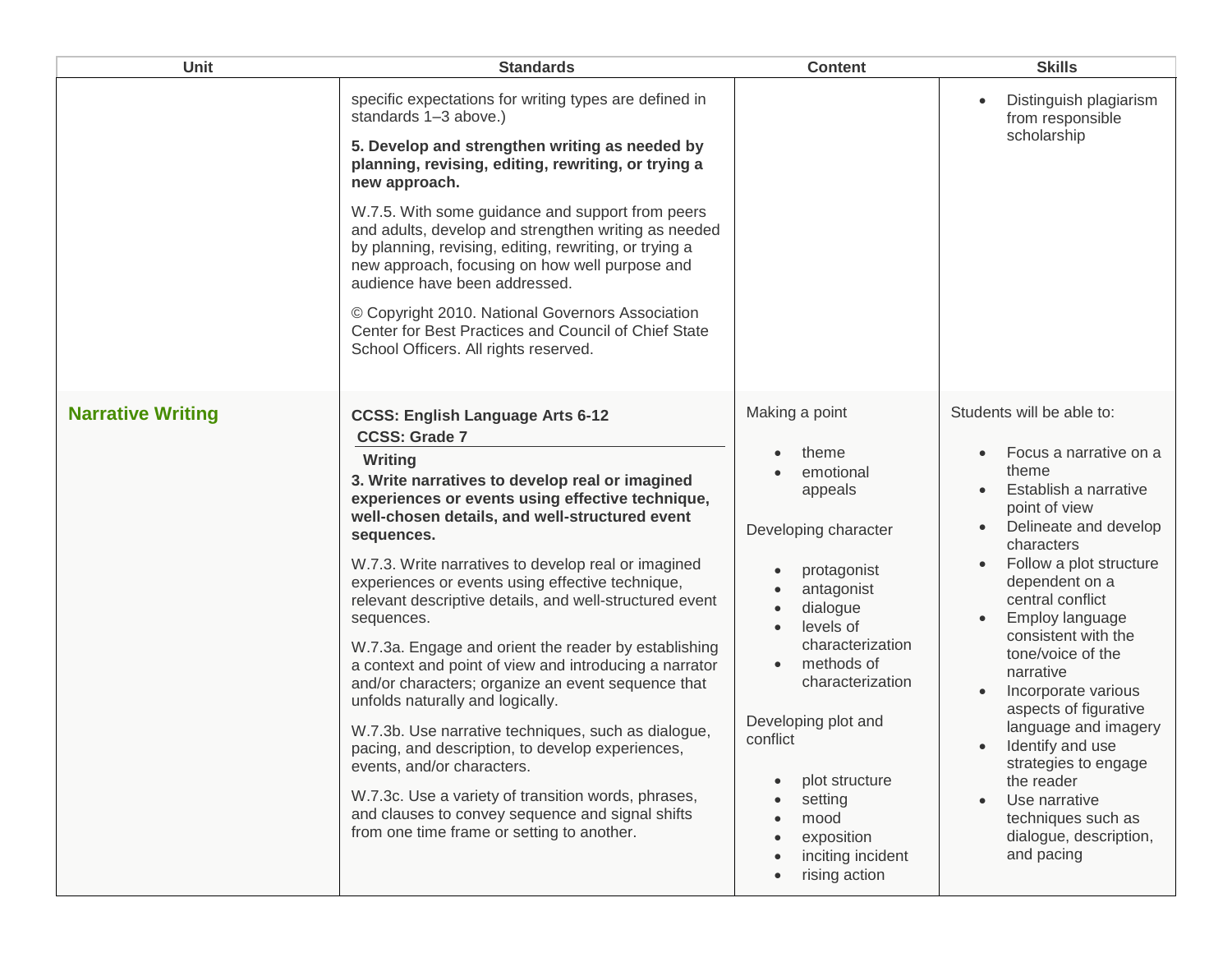| Unit                                              | <b>Standards</b>                                                                                                                                                                                                                                                                                                                                                                                                                                                                                                                                                                                                | <b>Content</b>                                                                                                                                                                                                                                                                            | <b>Skills</b>                                                                                                                                                                                                                                                                                                                                 |
|---------------------------------------------------|-----------------------------------------------------------------------------------------------------------------------------------------------------------------------------------------------------------------------------------------------------------------------------------------------------------------------------------------------------------------------------------------------------------------------------------------------------------------------------------------------------------------------------------------------------------------------------------------------------------------|-------------------------------------------------------------------------------------------------------------------------------------------------------------------------------------------------------------------------------------------------------------------------------------------|-----------------------------------------------------------------------------------------------------------------------------------------------------------------------------------------------------------------------------------------------------------------------------------------------------------------------------------------------|
|                                                   | W.7.3d. Use precise words and phrases, relevant<br>descriptive details, and sensory language to capture<br>the action and convey experiences and events.<br>W.7.3e. Provide a conclusion that follows from and<br>reflects on the narrated experiences or events.<br>© Copyright 2010. National Governors Association<br>Center for Best Practices and Council of Chief State<br>School Officers. All rights reserved.                                                                                                                                                                                          | climax<br>falling action<br>resolution<br>point of view<br>(narrator vs.<br>author)<br>forms of conflict<br>central conflict<br>event sequencing<br>through<br>transitions<br>foreshadowing<br>flashback<br>Use of language<br>imagery<br>description<br>figurative<br>language<br>pacing | Use transitions to<br>connect plot events<br>and episodes<br>Demonstrate<br>command of<br>conventions of<br>standard English<br>grammar and usage                                                                                                                                                                                             |
| <b>Persuasive/Argumentative</b><br><b>Writing</b> | <b>CCSS: English Language Arts 6-12</b><br><b>CCSS: Grade 7</b><br>Writing<br><b>Text Types and Purposes</b><br>1. Write arguments to support claims in an<br>analysis of substantive topics or texts, using<br>valid reasoning and relevant and sufficient<br>evidence.<br>W.7.1. Write arguments to support claims with clear<br>reasons and relevant evidence.<br>W.7.1a. Introduce claim(s), acknowledge alternate or<br>opposing claims, and organize the reasons and<br>evidence logically.<br>W.7.1b. Support claim(s) with logical reasoning and<br>relevant evidence, using accurate, credible sources | <b>Persuasive Writing</b><br>argument<br>claim<br>fact<br>logic<br>details<br>examples<br>evidence                                                                                                                                                                                        | The student will be able to:<br>Define argument<br>Define claim<br>Distinguish an<br>argument from a fact<br>Develop a logical<br>argument and<br>debatable claims<br>Support claims with<br>specific evidence such<br>as details and<br>examples<br>Connect facts and<br>evidence to a claim<br>Connect a series of<br>claims to an argument |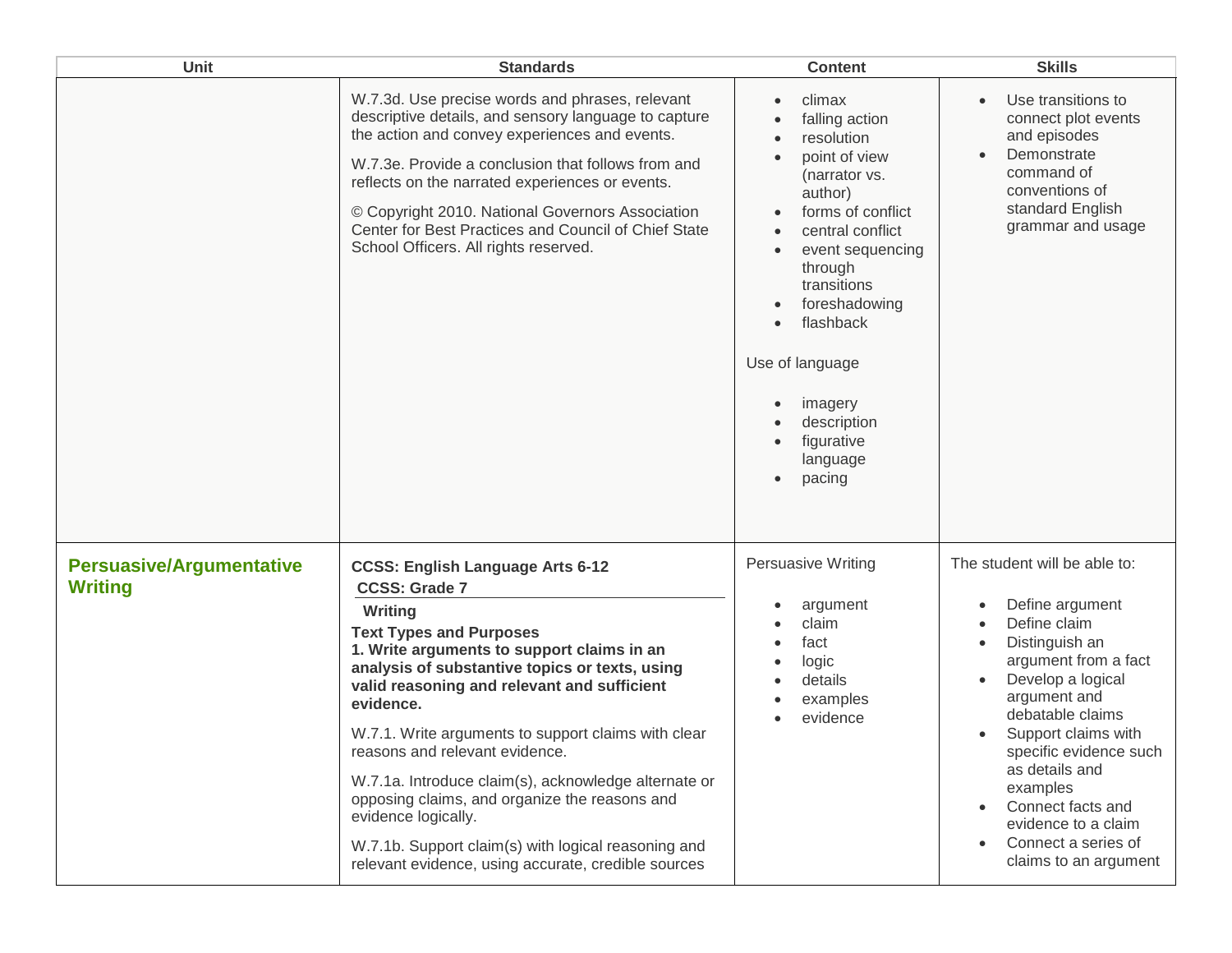| Unit | <b>Standards</b>                                                                                                                                                      | <b>Content</b> | <b>Skills</b>                  |
|------|-----------------------------------------------------------------------------------------------------------------------------------------------------------------------|----------------|--------------------------------|
|      | and demonstrating an understanding of the topic or<br>text.                                                                                                           |                | write an effective<br>argument |
|      | W.7.1c. Use words, phrases, and clauses to create<br>cohesion and clarify the relationships among claim(s),<br>reasons, and evidence.                                 |                |                                |
|      | W.7.1d. Establish and maintain a formal style.                                                                                                                        |                |                                |
|      | W.7.1e. Provide a concluding statement or section<br>that follows from and supports the argument<br>presented.                                                        |                |                                |
|      | Language<br><b>Conventions of Standard English</b><br>1. Demonstrate command of the conventions of<br>standard English grammar and usage when<br>writing or speaking. |                |                                |
|      | L.7.1b. Choose among simple, compound, complex,<br>and compound-complex sentences to signal differing<br>relationships among ideas.                                   |                |                                |
|      | 2. Demonstrate command of the conventions of<br>standard English capitalization, punctuation, and<br>spelling when writing.                                           |                |                                |
|      | L.7.2. Demonstrate command of the conventions of<br>standard English capitalization, punctuation, and<br>spelling when writing.                                       |                |                                |
|      | L.7.2a. Use a comma to separate coordinate<br>adjectives (e.g., It was a fascinating, enjoyable movie<br>but not He wore an old[,] green shirt).                      |                |                                |
|      | L.7.2b. Spell correctly.                                                                                                                                              |                |                                |
|      | © Copyright 2010. National Governors Association<br>Center for Best Practices and Council of Chief State<br>School Officers. All rights reserved.                     |                |                                |
|      |                                                                                                                                                                       |                |                                |
|      |                                                                                                                                                                       |                |                                |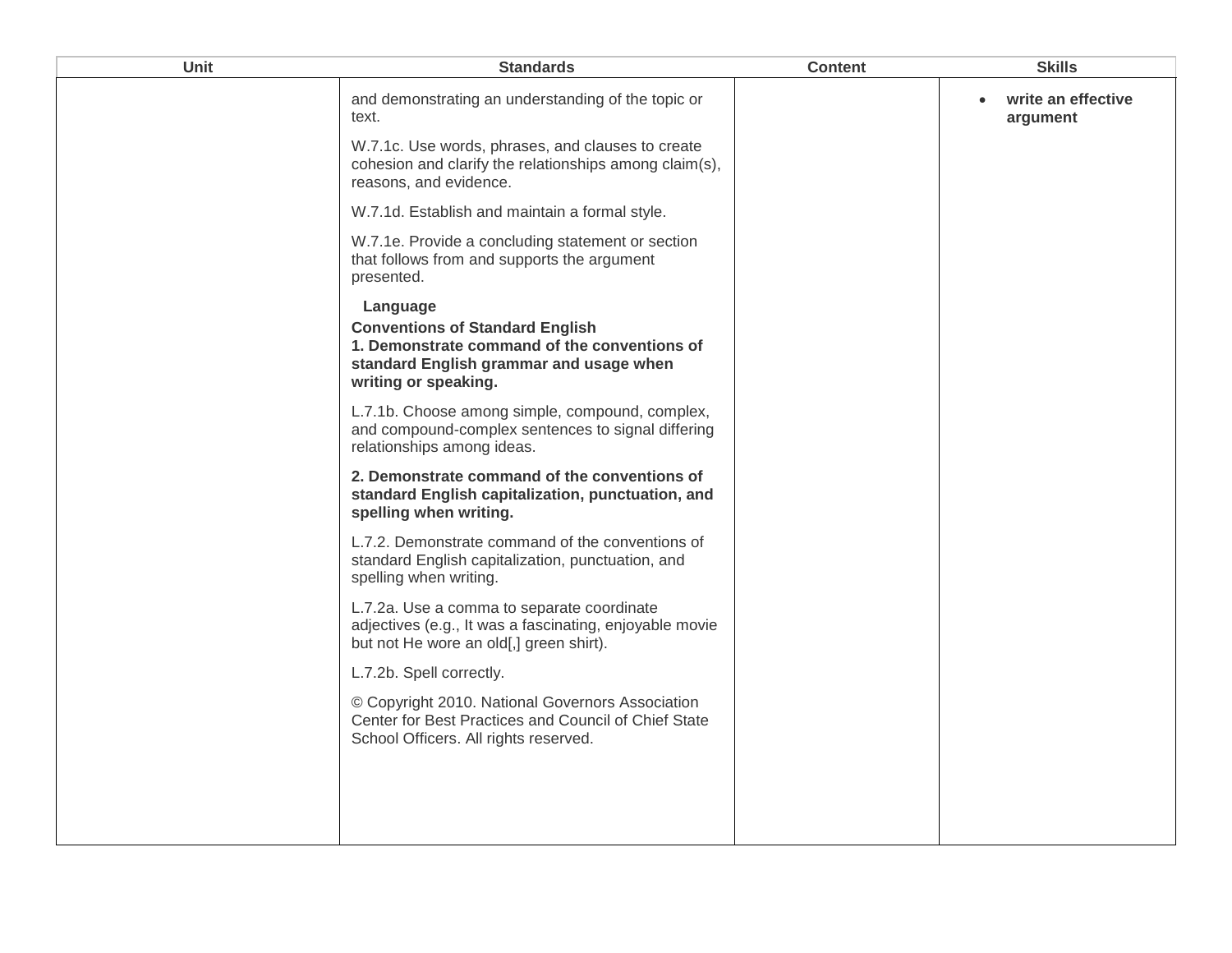| Unit                                                     | <b>Standards</b>                                                                                                                                                                                                                                                                                                                                                                                                                                                                                                                                                                                                                                                                                                                                                                                                                                                                                                                                                                                                                                                                                                                                                                                                                                                                                                                                                                                                                                                                                                                                                          | <b>Content</b>                                                                                                                                                                       | <b>Skills</b>                                                                                                                                                                                                                                                                                                                                                                                                                                                                                                                                                                                                                                                                                      |
|----------------------------------------------------------|---------------------------------------------------------------------------------------------------------------------------------------------------------------------------------------------------------------------------------------------------------------------------------------------------------------------------------------------------------------------------------------------------------------------------------------------------------------------------------------------------------------------------------------------------------------------------------------------------------------------------------------------------------------------------------------------------------------------------------------------------------------------------------------------------------------------------------------------------------------------------------------------------------------------------------------------------------------------------------------------------------------------------------------------------------------------------------------------------------------------------------------------------------------------------------------------------------------------------------------------------------------------------------------------------------------------------------------------------------------------------------------------------------------------------------------------------------------------------------------------------------------------------------------------------------------------------|--------------------------------------------------------------------------------------------------------------------------------------------------------------------------------------|----------------------------------------------------------------------------------------------------------------------------------------------------------------------------------------------------------------------------------------------------------------------------------------------------------------------------------------------------------------------------------------------------------------------------------------------------------------------------------------------------------------------------------------------------------------------------------------------------------------------------------------------------------------------------------------------------|
| <b>Expository Writing</b><br>(Informational/Explanatory) | <b>CCSS: English Language Arts 6-12</b><br><b>CCSS: Grade 7</b><br>Writing<br>2. Write informative/explanatory texts to examine<br>and convey complex ideas and information<br>clearly and accurately through the effective<br>selection, organization, and analysis of content.<br>W.7.2. Write informative/explanatory texts to examine<br>a topic and convey ideas, concepts, and information<br>through the selection, organization, and analysis of<br>relevant content.<br>W.7.2a. Introduce a topic clearly, previewing what is<br>to follow; organize ideas, concepts, and information,<br>using strategies such as definition, classification,<br>comparison/contrast, and cause/effect; include<br>formatting (e.g., headings), graphics (e.g., charts,<br>tables), and multimedia when useful to aiding<br>comprehension.<br>W.7.2b. Develop the topic with relevant facts,<br>definitions, concrete details, quotations, or other<br>information and examples.<br>W.7.2c. Use appropriate transitions to create<br>cohesion and clarify the relationships among ideas<br>and concepts.<br>W.7.2d. Use precise language and domain-specific<br>vocabulary to inform about or explain the topic.<br>W.7.2e. Establish and maintain a formal style.<br>W.7.2f. Provide a concluding statement or section<br>that follows from and supports the information or<br>explanation presented.<br>Language<br><b>Conventions of Standard English</b><br>1. Demonstrate command of the conventions of<br>standard English grammar and usage when<br>writing or speaking. | <b>Expository writing</b><br>$\bullet$<br>Persuasive<br>$\bullet$<br>writing<br>Central idea<br>$\bullet$<br>Main points<br>Details<br>Facts<br>Evidence<br>(support)<br>Transitions | Students will be able to:<br>Define expository<br>$\bullet$<br>writing<br>Distinguish expository<br>writing from<br>persuasive writing<br>Define central idea<br>$\bullet$<br>Develop a logical<br>$\bullet$<br>central idea<br>Construct main points<br>to develop the central<br>idea<br>Support central idea<br>$\bullet$<br>and main points with<br>details and examples<br>Connect facts to a<br>central idea<br>Utilize facts to create<br>evidence (support)<br>Connect evidence<br>(support) to central<br>idea<br>Connect main points<br>$\bullet$<br>using transitions<br>Summarize<br>relationship of<br>evidence to central<br>idea<br>Write an effective<br>expository<br>composition |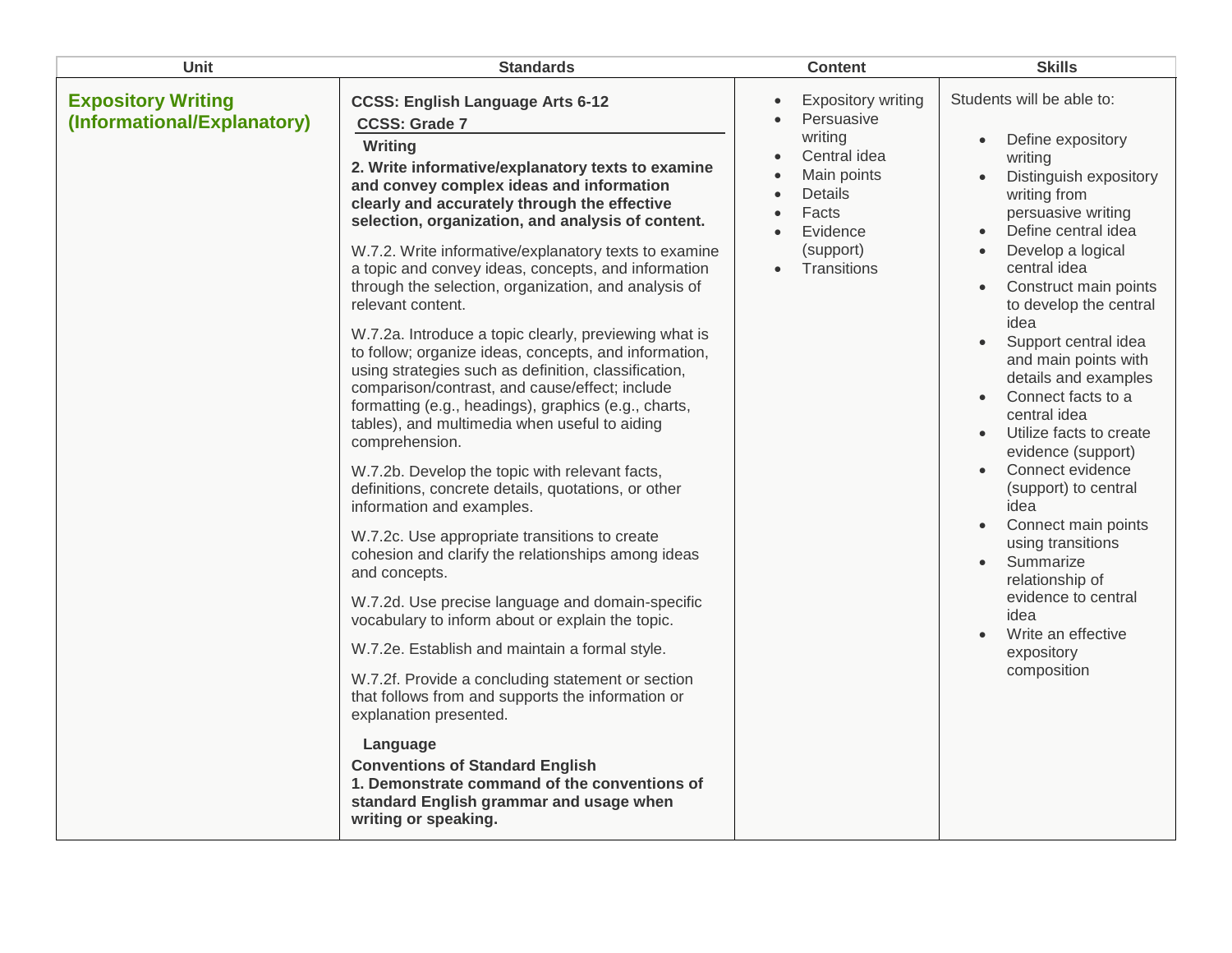| Unit          | <b>Standards</b>                                                                                                                                                                                                                                                                                                                                                                                                                                                                                                                                                                                                                                                                                                                                                                                                                                                                                                                                                                          | <b>Content</b>                                                                                                                                                                                                                                 | <b>Skills</b>                                                                                                                                                                                                                                                                                                                                                                                       |
|---------------|-------------------------------------------------------------------------------------------------------------------------------------------------------------------------------------------------------------------------------------------------------------------------------------------------------------------------------------------------------------------------------------------------------------------------------------------------------------------------------------------------------------------------------------------------------------------------------------------------------------------------------------------------------------------------------------------------------------------------------------------------------------------------------------------------------------------------------------------------------------------------------------------------------------------------------------------------------------------------------------------|------------------------------------------------------------------------------------------------------------------------------------------------------------------------------------------------------------------------------------------------|-----------------------------------------------------------------------------------------------------------------------------------------------------------------------------------------------------------------------------------------------------------------------------------------------------------------------------------------------------------------------------------------------------|
|               | L.7.1. Demonstrate command of the conventions of<br>standard English grammar and usage when writing or<br>speaking.<br>2. Demonstrate command of the conventions of<br>standard English capitalization, punctuation, and<br>spelling when writing.<br>L.7.2. Demonstrate command of the conventions of<br>standard English capitalization, punctuation, and<br>spelling when writing.<br>L.7.2b. Spell correctly.<br>© Copyright 2010. National Governors Association<br>Center for Best Practices and Council of Chief State<br>School Officers. All rights reserved.                                                                                                                                                                                                                                                                                                                                                                                                                    |                                                                                                                                                                                                                                                |                                                                                                                                                                                                                                                                                                                                                                                                     |
| <b>Poetry</b> | <b>CCSS: English Language Arts 6-12</b><br><b>CCSS: Grade 7</b><br><b>Reading: Literature</b><br><b>Key Ideas and Details</b><br>1. Read closely to determine what the text says<br>explicitly and to make logical inferences from it;<br>cite specific textual evidence when writing or<br>speaking to support conclusions drawn from the<br>text.<br>RL.7.1. Cite several pieces of textual evidence to<br>support analysis of what the text says explicitly as<br>well as inferences drawn from the text.<br><b>Craft and Structure</b><br>4. Interpret words and phrases as they are used in<br>a text, including determining technical,<br>connotative, and figurative meanings, and<br>analyze how specific word choices shape<br>meaning or tone.<br>RL.7.4. Determine the meaning of words and phrases<br>as they are used in a text, including figurative and<br>connotative meanings; analyze the impact of rhymes<br>and other repetitions of sounds (e.g., alliteration) on a | Lyric<br>Narrative<br>Haiku<br>Repetition<br>Rhyme scheme<br>Meter<br>Stanza<br>Imagery<br>Diction<br>Tone<br>Context clues<br>Simile<br>Metaphor<br>Personification<br>Allusion<br>Hyperbole<br>Irony<br>$\bullet$<br>Symbol<br>Sound devices | The students will be able to:<br>Identify the<br>characteristics of<br>poetic genres.<br>Understand poetic<br>organizational<br>patterns.<br>Recognize the<br>elements and forms<br>that influence meaning<br>in poetry.<br>Understand that<br>poetry relies on the<br>sound of spoken<br>language to<br>communicate<br>meaning.<br>Recognize that poetry<br>uses a range of<br>figurative language |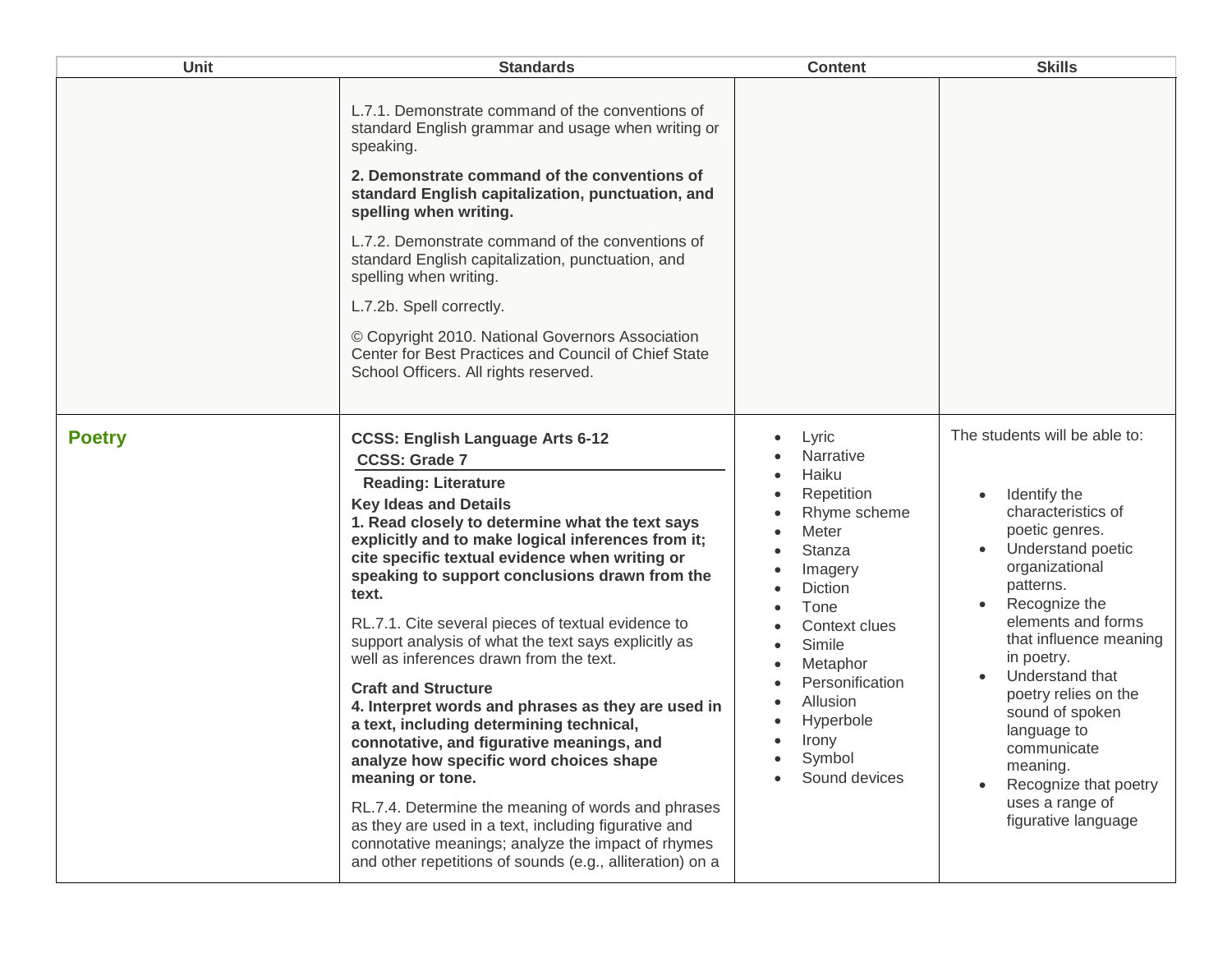| <b>Unit</b> | <b>Standards</b>                                                                                                                                                                                                                                                                    | <b>Content</b> | <b>Skills</b>                        |
|-------------|-------------------------------------------------------------------------------------------------------------------------------------------------------------------------------------------------------------------------------------------------------------------------------------|----------------|--------------------------------------|
|             | specific verse or stanza of a poem or section of a<br>story or drama.                                                                                                                                                                                                               |                | and imagery to<br>communicate ideas. |
|             | 5. Analyze the structure of texts, including how<br>specific sentences, paragraphs, and larger<br>portions of the text (e.g., a section, chapter,<br>scene, or stanza) relate to each other and the<br>whole.                                                                       |                |                                      |
|             | RL.7.5. Analyze how a drama's or poem's form or<br>structure (e.g., soliloquy, sonnet) contributes to its<br>meaning.                                                                                                                                                               |                |                                      |
|             | Range of Reading and Level of Text Complexity<br>10. Read and comprehend complex literary and<br>informational texts independently and<br>proficiently.                                                                                                                             |                |                                      |
|             | RL.7.10.By the end of the year, read and<br>comprehend literature, including stories, dramas, and<br>poems, in the grades 6-8 text complexity band<br>proficiently, with scaffolding as needed at the high<br>end of the range.                                                     |                |                                      |
|             | <b>Speaking &amp; Listening</b><br><b>Comprehension and Collaboration</b><br>1. Prepare for and participate effectively in a<br>range of conversations and collaborations with<br>diverse partners, building on others' ideas and<br>expressing their own clearly and persuasively. |                |                                      |
|             | SL.7.1. Engage effectively in a range of collaborative<br>discussions (one-on-one, in groups, and teacher-led)<br>with diverse partners on grade 7 topics, texts, and<br>issues, building on others' ideas and expressing their<br>own clearly.                                     |                |                                      |
|             | SL.7.1a. Come to discussions prepared, having read<br>or researched material under study; explicitly draw on<br>that preparation by referring to evidence on the topic,<br>text, or issue to probe and reflect on ideas under<br>discussion.                                        |                |                                      |
|             | SL.7.1b. Follow rules for collegial discussions, track<br>progress toward specific goals and deadlines, and<br>define individual roles as needed.                                                                                                                                   |                |                                      |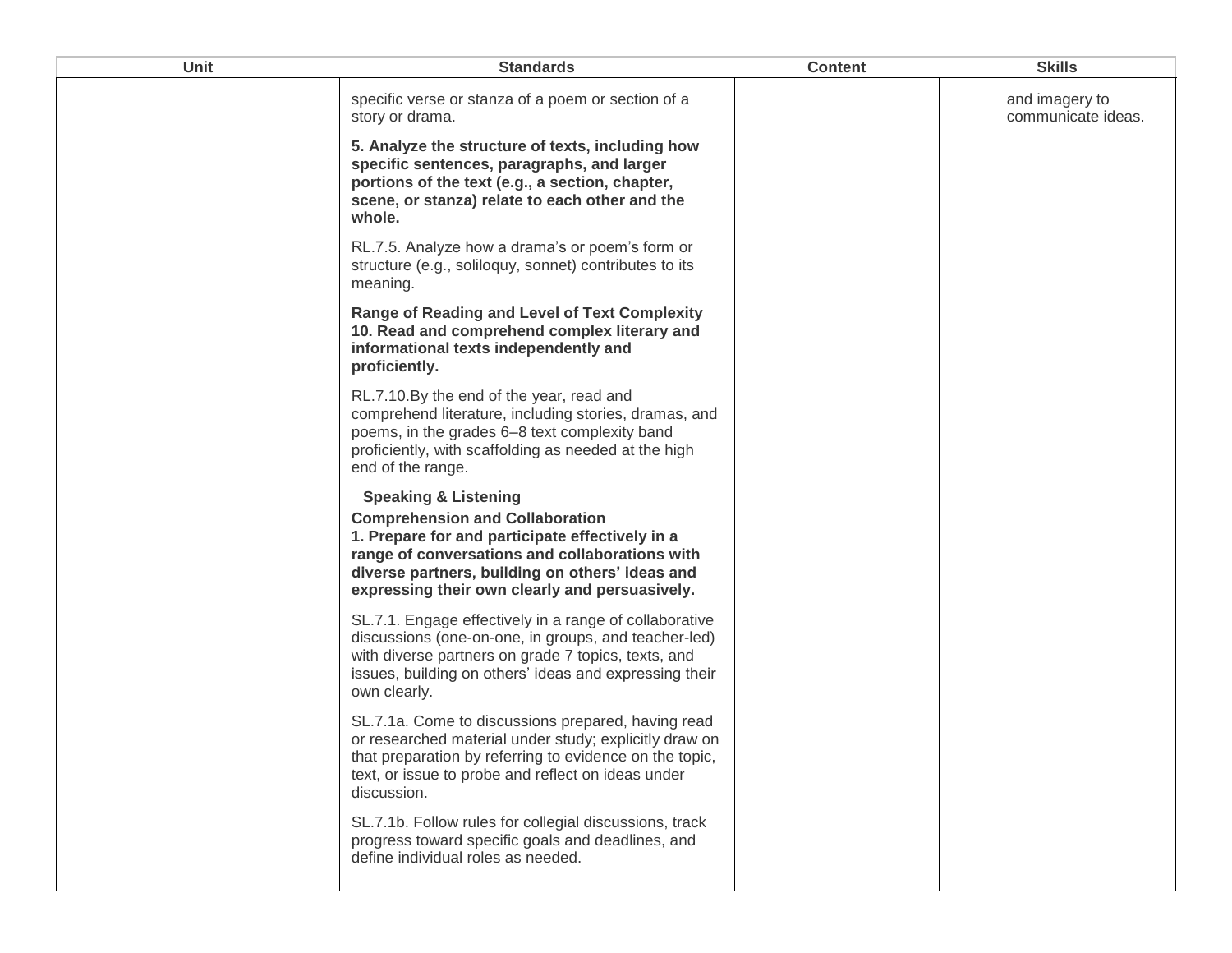| <b>Unit</b> | <b>Standards</b>                                                                                                                                                                                                                                                      | <b>Content</b> | <b>Skills</b> |
|-------------|-----------------------------------------------------------------------------------------------------------------------------------------------------------------------------------------------------------------------------------------------------------------------|----------------|---------------|
|             | SL.7.1c. Pose questions that elicit elaboration and<br>respond to others' questions and comments with<br>relevant observations and ideas that bring the<br>discussion back on topic as needed.                                                                        |                |               |
|             | SL.7.1d. Acknowledge new information expressed by<br>others and, when warranted, modify their own views.                                                                                                                                                              |                |               |
|             | 2. Integrate and evaluate information presented in<br>diverse media and formats, including visually,<br>quantitatively, and orally.                                                                                                                                   |                |               |
|             | SL.7.2. Analyze the main ideas and supporting details<br>presented in diverse media and formats (e.g.,<br>visually, quantitatively, orally) and explain how the<br>ideas clarify a topic, text, or issue under study.                                                 |                |               |
|             | 3. Evaluate a speaker's point of view, reasoning,<br>and use of evidence and rhetoric.                                                                                                                                                                                |                |               |
|             | SL.7.3. Delineate a speaker's argument and specific<br>claims, evaluating the soundness of the reasoning<br>and the relevance and sufficiency of the evidence.                                                                                                        |                |               |
|             | <b>Presentation of Knowledge and Ideas</b><br>4. Present information, findings, and supporting<br>evidence such that listeners can follow the line of<br>reasoning and the organization, development,<br>and style are appropriate to task, purpose, and<br>audience. |                |               |
|             | SL.7.4. Present claims and findings, emphasizing<br>salient points in a focused, coherent manner with<br>pertinent descriptions, facts, details, and examples;<br>use appropriate eye contact, adequate volume, and<br>clear pronunciation.                           |                |               |
|             | 5. Make strategic use of digital media and visual<br>displays of data to express information and<br>enhance understanding of presentations.                                                                                                                           |                |               |
|             | SL.7.5. Include multimedia components and visual<br>displays in presentations to clarify claims and findings<br>and emphasize salient points.                                                                                                                         |                |               |
|             | Language                                                                                                                                                                                                                                                              |                |               |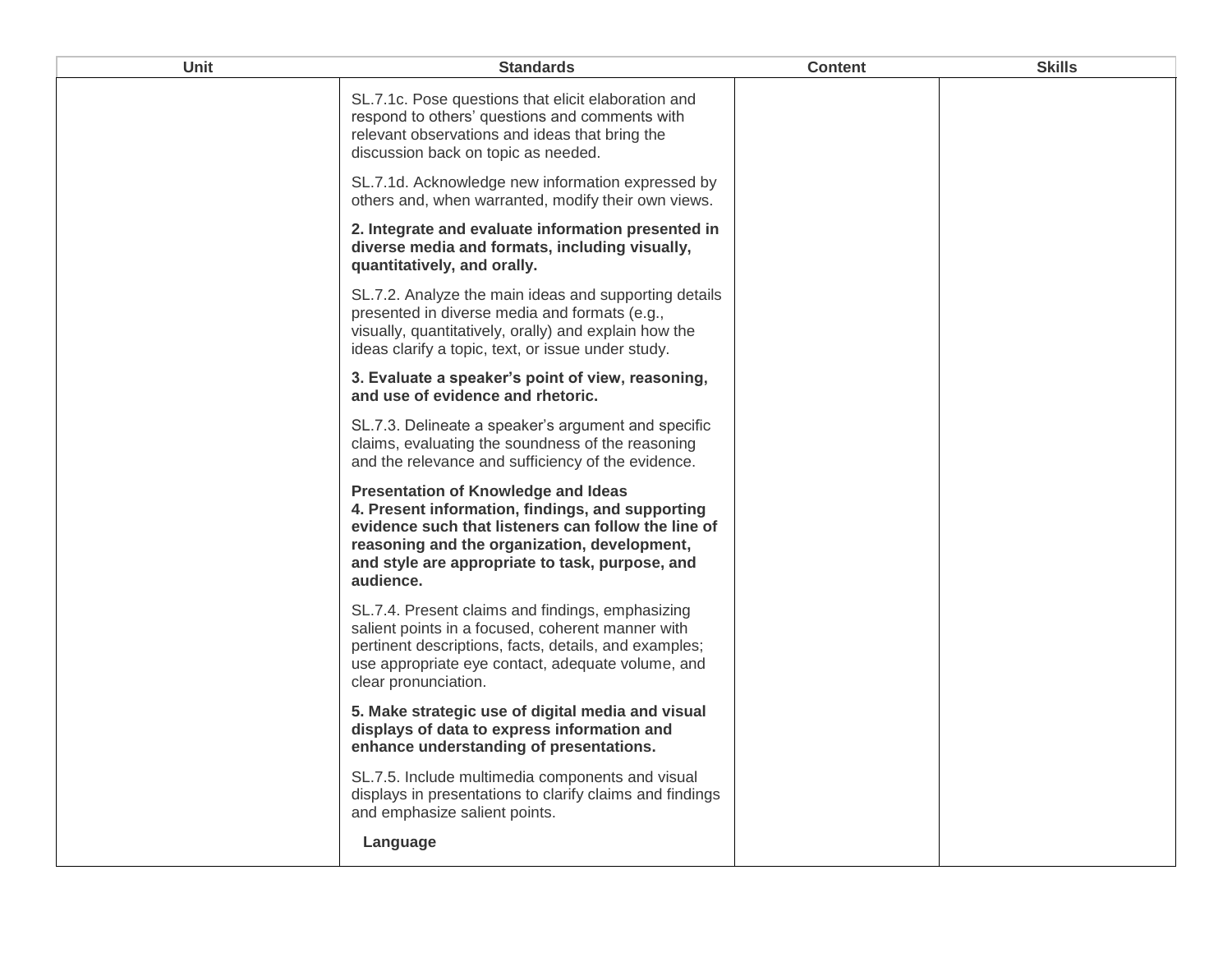| Unit | <b>Standards</b>                                                                                                                                                                                                                               | <b>Content</b> | <b>Skills</b> |
|------|------------------------------------------------------------------------------------------------------------------------------------------------------------------------------------------------------------------------------------------------|----------------|---------------|
|      | <b>Knowledge of Language</b><br>3. Apply knowledge of language to understand<br>how language functions in different contexts, to<br>make effective choices for meaning or style, and<br>to comprehend more fully when reading or<br>listening. |                |               |
|      | L.7.3. Use knowledge of language and its<br>conventions when writing, speaking, reading, or<br>listening.                                                                                                                                      |                |               |
|      | L.7.3a. Choose language that expresses ideas<br>precisely and concisely, recognizing and eliminating<br>wordiness and redundancy.*                                                                                                             |                |               |
|      | 5. Demonstrate understanding of word<br>relationships and nuances in word meanings.                                                                                                                                                            |                |               |
|      | L.7.5. Demonstrate understanding of figurative<br>language, word relationships, and nuances in word<br>meanings.                                                                                                                               |                |               |
|      | L.7.5a. Interpret figures of speech (e.g., literary,<br>biblical, and mythological allusions) in context.                                                                                                                                      |                |               |
|      | L.7.5b. Use the relationship between particular words<br>(e.g., synonym/antonym, analogy) to better<br>understand each of the words.                                                                                                           |                |               |
|      | L.7.5c. Distinguish among the connotations<br>(associations) of words with similar denotations<br>(definitions) (e.g., refined, respectful, polite,<br>diplomatic, condescending).                                                             |                |               |
|      | © Copyright 2010. National Governors Association<br>Center for Best Practices and Council of Chief State<br>School Officers. All rights reserved.                                                                                              |                |               |
|      |                                                                                                                                                                                                                                                |                |               |
|      |                                                                                                                                                                                                                                                |                |               |
|      |                                                                                                                                                                                                                                                |                |               |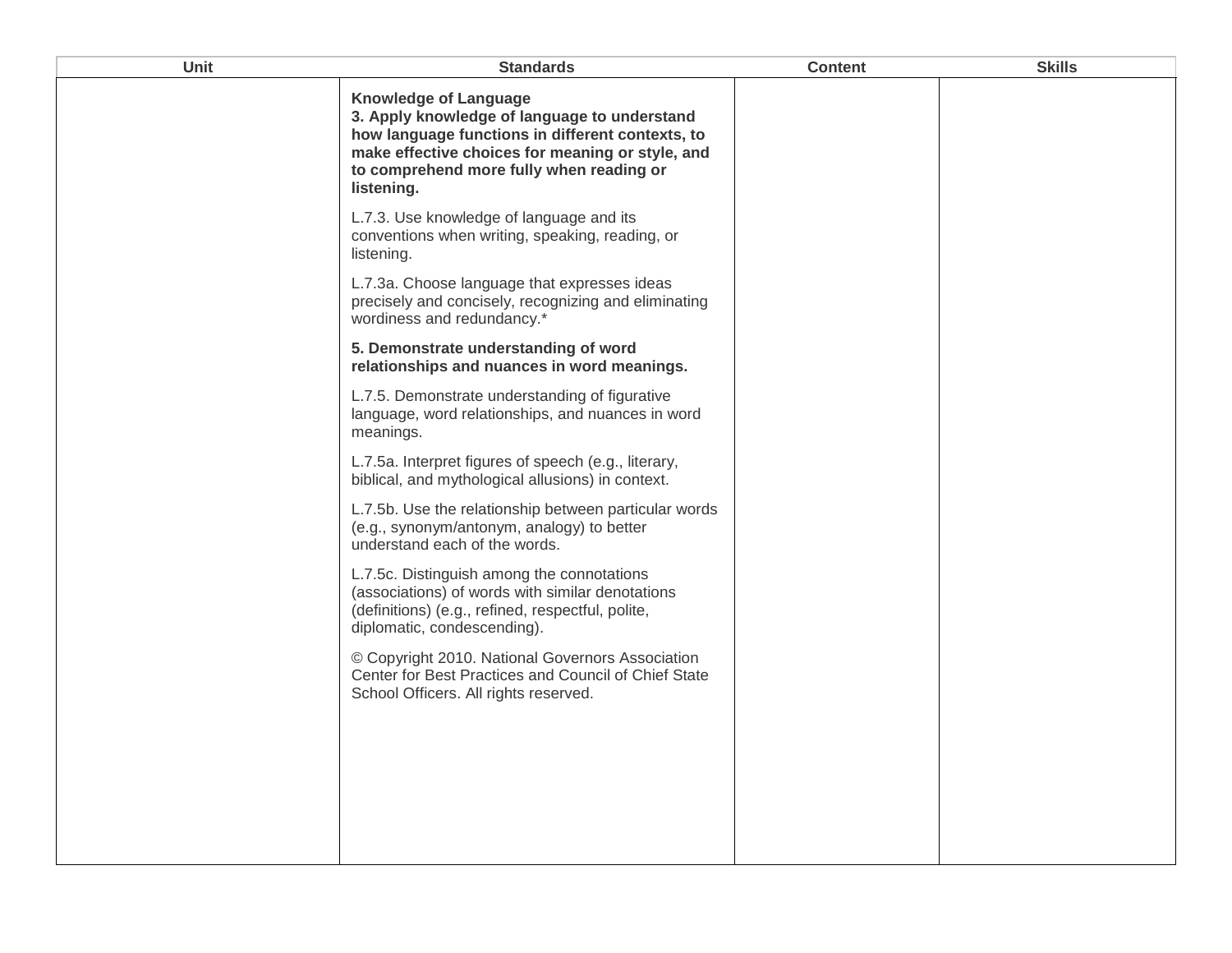| Unit                    | <b>Standards</b>                                                                                                                                                                                                                                                                                                                                                                                                                                                                                                                                                                                                                                                                                                                                                                                                                                                                                                                                                                                                                                                                                                                                                                                                                                                                                                                                                                                                                                                                                                                                                                                                                                                                                                                                                                                     | <b>Content</b>                                                                                                                                                                                                                                                                                                                  | <b>Skills</b>                                                                                                                                                                                                                                                                                                                                                                                                                                   |
|-------------------------|------------------------------------------------------------------------------------------------------------------------------------------------------------------------------------------------------------------------------------------------------------------------------------------------------------------------------------------------------------------------------------------------------------------------------------------------------------------------------------------------------------------------------------------------------------------------------------------------------------------------------------------------------------------------------------------------------------------------------------------------------------------------------------------------------------------------------------------------------------------------------------------------------------------------------------------------------------------------------------------------------------------------------------------------------------------------------------------------------------------------------------------------------------------------------------------------------------------------------------------------------------------------------------------------------------------------------------------------------------------------------------------------------------------------------------------------------------------------------------------------------------------------------------------------------------------------------------------------------------------------------------------------------------------------------------------------------------------------------------------------------------------------------------------------------|---------------------------------------------------------------------------------------------------------------------------------------------------------------------------------------------------------------------------------------------------------------------------------------------------------------------------------|-------------------------------------------------------------------------------------------------------------------------------------------------------------------------------------------------------------------------------------------------------------------------------------------------------------------------------------------------------------------------------------------------------------------------------------------------|
| <b>Research Writing</b> | <b>CCSS: English Language Arts 6-12</b><br><b>CCSS: Grade 7</b><br>Writing<br><b>Production and Distribution of Writing</b><br>4. Produce clear and coherent writing in which<br>the development, organization, and style are<br>appropriate to task, purpose, and audience.<br>W.7.4. Produce clear and coherent writing in which<br>the development, organization, and style are<br>appropriate to task, purpose, and audience. (Grade-<br>specific expectations for writing types are defined in<br>standards 1-3 above.)<br>5. Develop and strengthen writing as needed by<br>planning, revising, editing, rewriting, or trying a<br>new approach.<br>W.7.5. With some guidance and support from peers<br>and adults, develop and strengthen writing as needed<br>by planning, revising, editing, rewriting, or trying a<br>new approach, focusing on how well purpose and<br>audience have been addressed.<br>6. Use technology, including the Internet, to<br>produce and publish writing and to interact and<br>collaborate with others.<br>W.7.6. Use technology, including the Internet, to<br>produce and publish writing and link to and cite<br>sources as well as to interact and collaborate with<br>others, including linking to and citing sources.<br><b>Research to Build and Present Knowledge</b><br>7. Conduct short as well as more sustained<br>research projects based on focused questions,<br>demonstrating understanding of the subject<br>under investigation.<br>W.7.7. Conduct short research projects to answer a<br>question, drawing on several sources and generating<br>additional related, focused questions for further<br>research and investigation.<br>8. Gather relevant information from multiple print<br>and digital sources, assess the credibility and | Research<br>Thesis statement<br>Organization<br>Outlining<br>Purpose<br>Audience<br>Source credibility<br>(accuracy,<br>reliability)<br>Citation<br>Note-taking<br>Paraphrase<br>$\bullet$<br>Precise language<br>$\bullet$<br>Summary<br>Quotation<br>$\bullet$<br>Plagiarism<br>Transitions<br>Evidence<br><b>Works Cited</b> | Students will be able to:<br>Define research<br>Write an effective and<br>original central idea<br>Assess the credibility<br>of sources<br>Identify and gather<br>$\bullet$<br>information (evidence)<br>Cite sources<br>Create a Works Cited<br>Determine the<br>audience<br>Organize evidence<br>Connect evidence to<br>the central idea<br>Write with clarity<br>Revise for content,<br>coherence,<br>vocabulary, language<br>use, and style |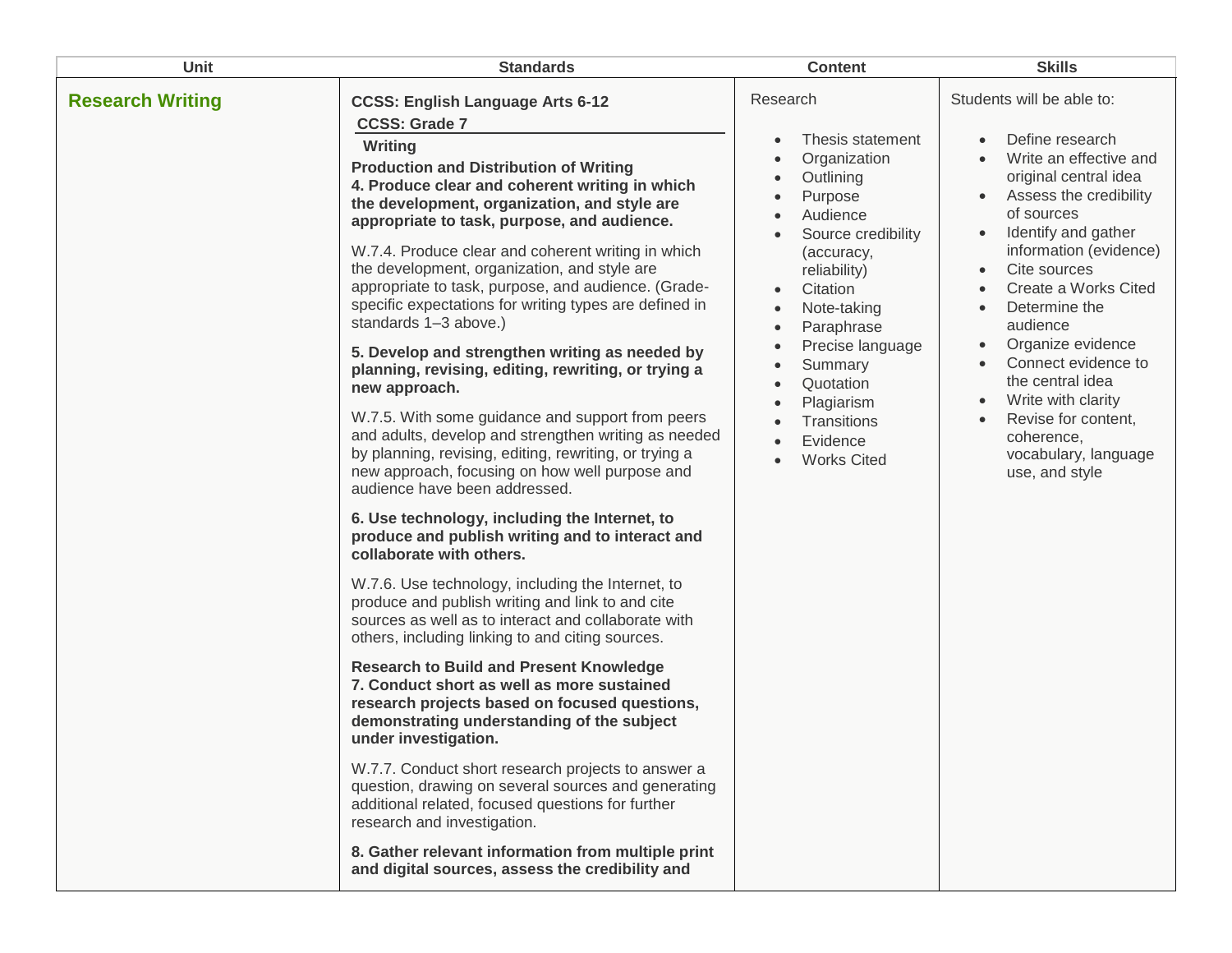| Unit | <b>Standards</b>                                                                                                                                                                                                                                                                                                  | <b>Content</b> | <b>Skills</b> |
|------|-------------------------------------------------------------------------------------------------------------------------------------------------------------------------------------------------------------------------------------------------------------------------------------------------------------------|----------------|---------------|
|      | accuracy of each source, and integrate the<br>information while avoiding plagiarism.                                                                                                                                                                                                                              |                |               |
|      | W.7.8. Gather relevant information from multiple print<br>and digital sources, using search terms effectively;<br>assess the credibility and accuracy of each source;<br>and quote or paraphrase the data and conclusions of<br>others while avoiding plagiarism and following a<br>standard format for citation. |                |               |
|      | 9. Draw evidence from literary or informational<br>texts to support analysis, reflection, and<br>research.                                                                                                                                                                                                        |                |               |
|      | W.7.9. Draw evidence from literary or informational<br>texts to support analysis, reflection, and research.                                                                                                                                                                                                       |                |               |
|      | W.7.9a. Apply grade 7 Reading standards to literature<br>(e.g., "Compare and contrast a fictional portrayal of a<br>time, place, or character and a historical account of<br>the same period as a means of understanding how<br>authors of fiction use or alter history").                                        |                |               |
|      | W.7.9b. Apply grade 7 Reading standards to literary<br>nonfiction (e.g. "Trace and evaluate the argument and<br>specific claims in a text, assessing whether the<br>reasoning is sound and the evidence is relevant and<br>sufficient to support the claims").                                                    |                |               |
|      | <b>Range of Writing</b><br>10. Write routinely over extended time frames<br>(time for research, reflection, and revision) and<br>shorter time frames (a single sitting or a day or<br>two) for a range of tasks, purposes, and<br>audiences.                                                                      |                |               |
|      | W.7.10. Write routinely over extended time frames<br>(time for research, reflection, and revision) and<br>shorter time frames (a single sitting or a day or two)<br>for a range of discipline-specific tasks, purposes, and<br>audiences.                                                                         |                |               |
|      | Language<br><b>Conventions of Standard English</b><br>1. Demonstrate command of the conventions of                                                                                                                                                                                                                |                |               |